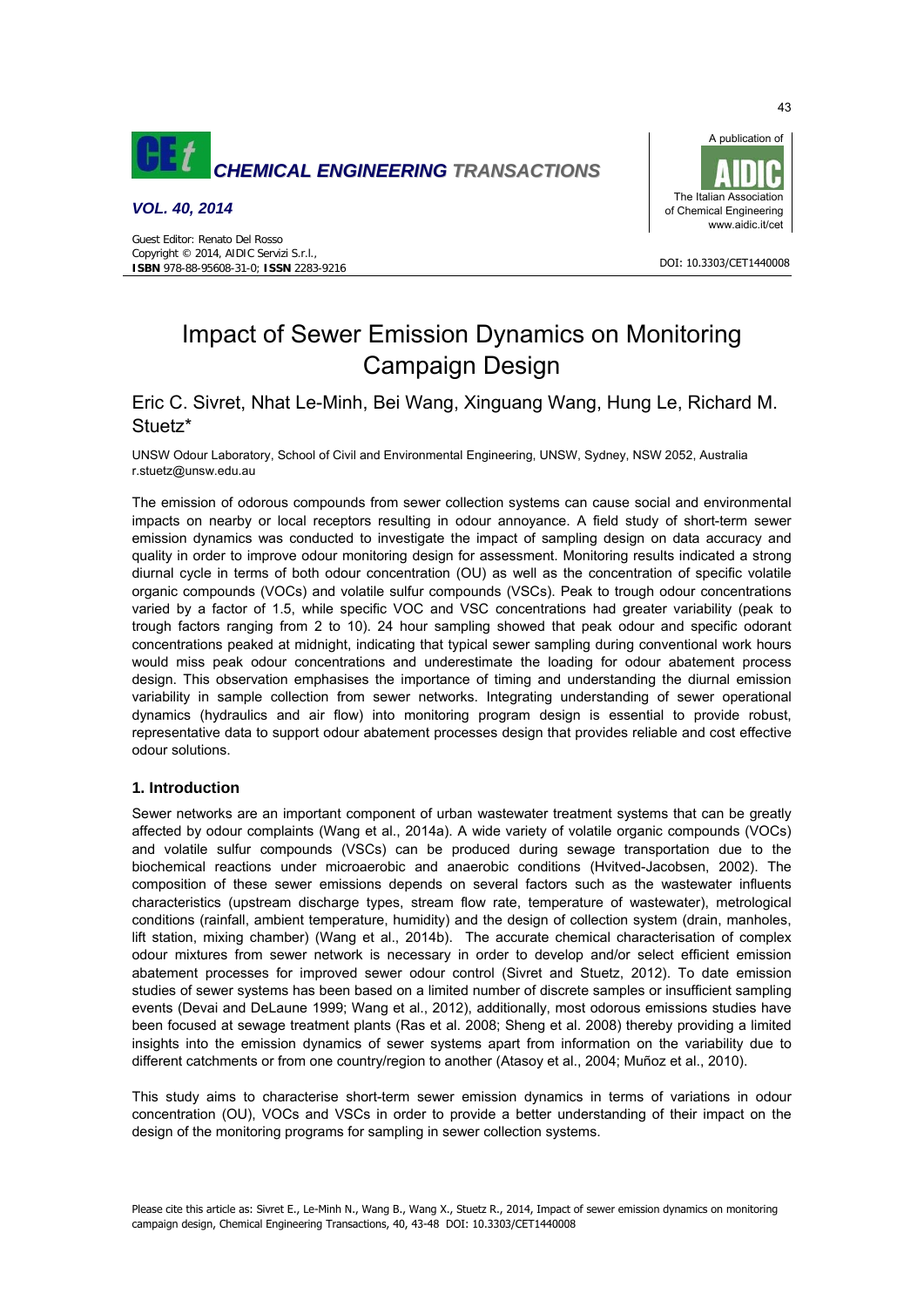# **2. Methodology**

# **2.1 Sample collection and VOC analysis**

VOC samples were collected by adsorption into Tenax TX (Markes, UK) sorbent tubes (with tubes being conditioned and verified contaminant free prior to use) using a calibrated air-sampling pump (SKC) at a constant flowrate of 100 mL/min for 20 mins to ensure that the correct sampling volume (2L) was collected. Thermal desorption (TD) (Unity, Markes, UK) coupled to an Ultra autosampler (Markes, UK) was used to desorb the samples. The sorbent tubes were heated and transferred onto the cold trap and injected into the gas chromatograph equipped with a mass spectrometer detector (GC-MS). The mass spectrometer was operated in continuous scan mode to allow the identification and subsequent quantification of as wide a range of VOCs as possible. The VOC analytical methodology is described in detail in Wang et al. (2012). The identity of VOCs was verified using reference standard, by initially matching the mass spectra with a mass spectrum library (NIST02 library).

#### **2.2 Sample collection and VSC analysis**

VOSC samples were collected Nalophan sample bags, with samples being analysed within 24 hours after the sampling events. Prior to sampling, sample bags were flushed with clean air to ensure that the bags were contaminant free. Sample bag were connected to an Air Server (CIA 8, Markes, UK) and preconcentrated onto a specialised sulfur cold trap (U-T6SUL, Markes, UK) prior to injection. Sample analysis was performed using a gas chromatograph equipped with a sulfur chemiluminescence detector (GC-SCD) for the detection of hydrogen sulfide  $(H_2S)$ , carbon disulfide  $(CS_2)$ , methyl mercaptan (MeSH), dimethyl sulfide (DMS), dimethyl disulfide (DMDS), and dimethyl trisulfide (DMTS). The VOSC analytical methodology is described in detail in Wang et al. (2014a, b).  $H_2S$  was also analysed in situ by a portable analyser (Jerome 631X, Arizona Instruments, USA).

#### **2.3 Sample collection and odour concentration determination**

OU samples were collected in Nalophan sample bags. The OU determinations were analysed by dynamic olfactometer according to the Australian and New Zealand standard method (AS/NZS 4323.3 2001). All odour samples were collected in duplicate and measured on the same day as the chemical analysis.

# **3. Results**

Long-terms emissions monitoring of sewer networks from two major cities in Australia, Sydney and Melbourne (Wang et al 2014b) has shown that temporal trends occur in the VSC concentrations of sewer atmospheres with the highest sulfur concentrations occurred either in the summer or spring, which is typically regarded as the warmer seasons. Figure 1 supports this observation and shows that for a commonly observed VOC (in sewer networks) such as toluene (Wang et al 2014a), higher concentrations were also detected in the warmer months. These long-term studies show that sewer emissions have large variability in terms of their seasonal dynamics and that this is most likely influence by the ambient temperature, however other environmental parameters and sewer conditions may impact concentration variability in sewer catchments.



*Figure 1: Long-term emission monitoring from the atmosphere of a sewer network showing variability in the concentration of toluene over a two years (2011 and 2012).*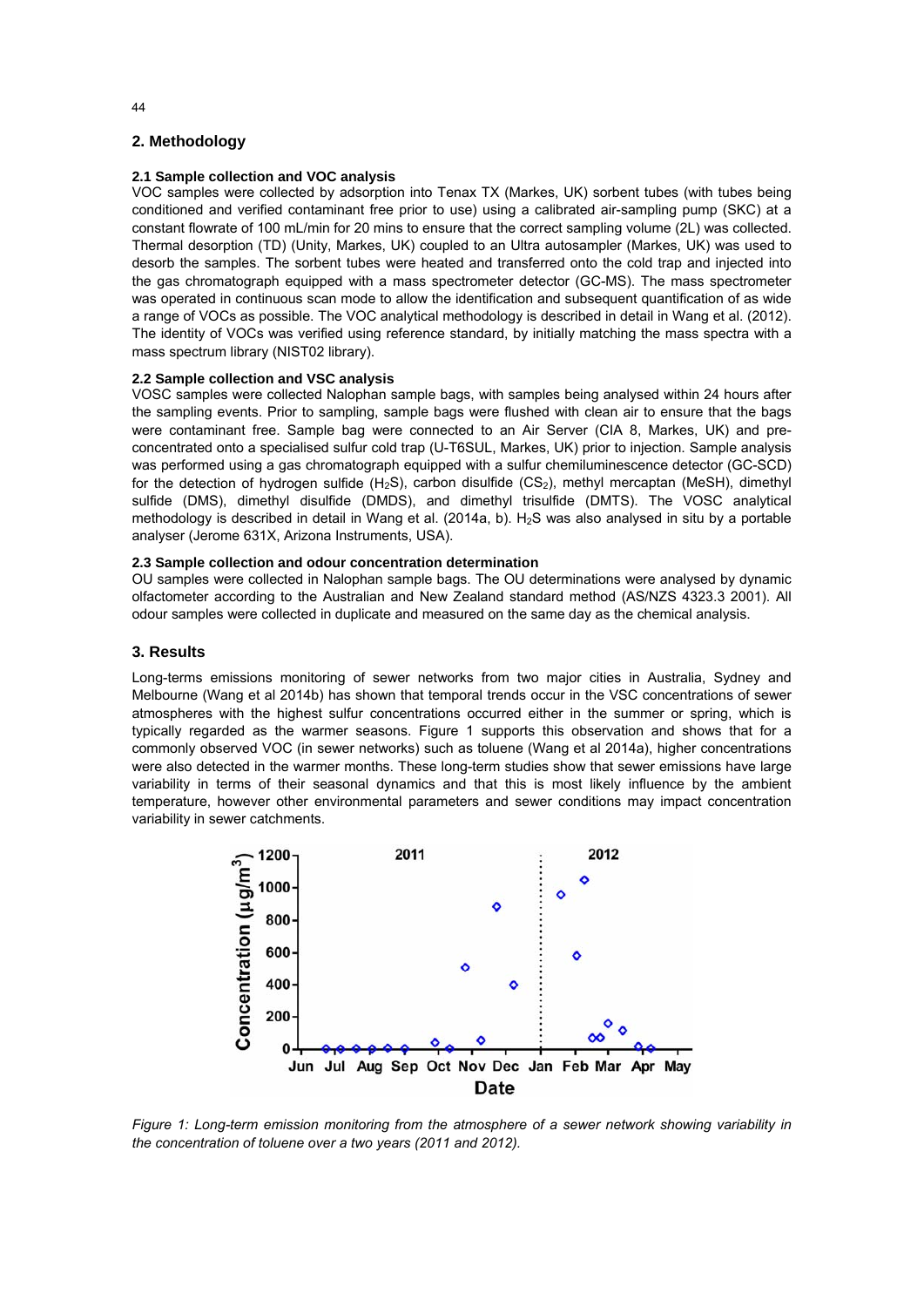To provide a greater understanding of the influence of shorter-term sewer conditions (i.e. days and hours compared to months and weeks) on emissions variability, 24 hour sewer atmosphere sampling (to represent a typical diurnal hydraulic cycle of a sewer network) was undertaken at a sewer pumping station. Figure 2 shows the observed variability in  $H_2S$  and odour concentration (using 2 hour composite samples). The results show that the peak to trough odour concentrations varied by a factor of 1.5, whereas for specific compound concentrations such as H<sub>2</sub>S (a common odorous compound typically described as rotten egg gas) had emission dynamics varying from 1800 to 6500  $\mu$ g/m<sup>3</sup>. Figure 3 supports this observation and shows that for two odorous VSCs (methyl mercaptan and dimethyl disulfide), the emissions dynamics varied between 250 to 450  $\mu$ g/m<sup>3</sup> and 18 to 26  $\mu$ g/m<sup>3</sup>. Overall the emissions variability for a range of specific compounds typically detected in sewer atmospheres (in terms of peak to trough factors) ranged from 2 to 10. These short-term emission findings emphasise the importance of timing and understanding the diurnal emission variability in timing sample collection from sewer networks, as the maximum odour and specific odorant concentrations is peaking at midnight, sewer atmosphere sampling during conventional work hours would miss peak odour concentrations and underestimate the loading for odour abatement process design.



*Figure 2: Short-term emission dynamics for H2S and odour (as OU) showing 2 hour composite samples from a sewer pumping station.*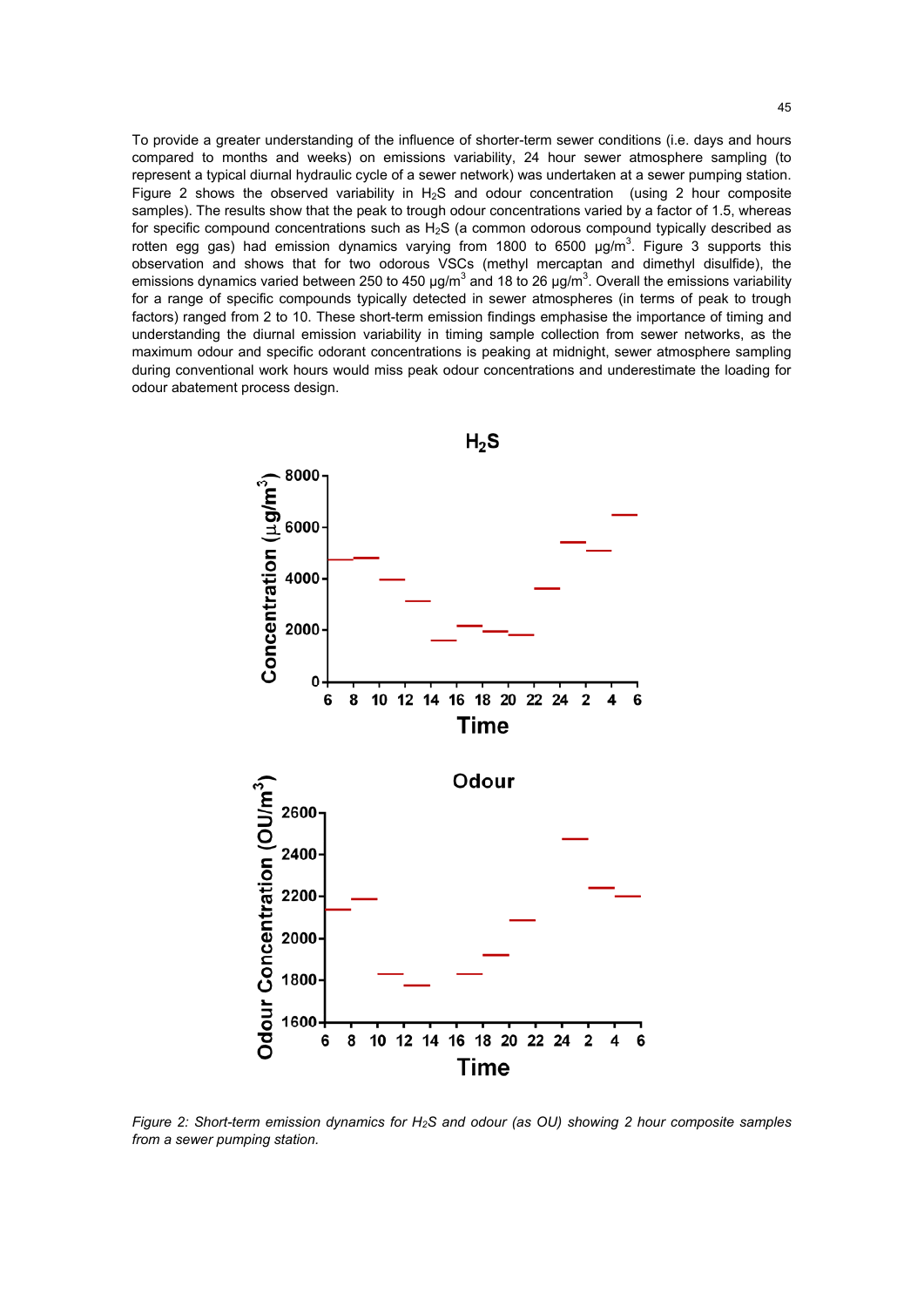

*Figure 3: Short-term emission dynamics for a typical VSC (methyl mercaptan and dimethyl disulfide) showing 2 hour composite samples from a sewer pumping station.* 

The sampling duration (i.e. the amount of time over which a sample is integrated) is also an important consideration when assessing the emission variability in sewer networks in order to understand its impact monitoring sewer emission dynamics. Figure 4 shows the result of two different sampling intervals (using 10 min and 2 hour composite samples from a sewer pumping station) for a specific VOC (α-pinene) that is typically observed in sewer atmospheres. The short-term high frequency VOC sampling, demonstrates that in some highly dynamic time periods the concentrations between successive 10 minute samples can change by 50 to 100%. This finding suggests that the sampling duration could have a significant impact on data accuracy and quality and therefore influence how we design sewer monitoring programs.

Figure 5 shows the impact of a rainfall event of sewer emission variability. Odour concentration monitoring conducted during a rain event at a sewer pumping station shows a significant reduction in OU, demonstrating the effect that rainfall can have on odours present in the sewer headspace air and therefore the potential impact of abatement design criteria. Additional observations suggest that the sewer atmosphere will need time to recover to "normal" sewer emissions prior to sampling in order to determine representative emission data (in terms of odours and specific VOC and VSC).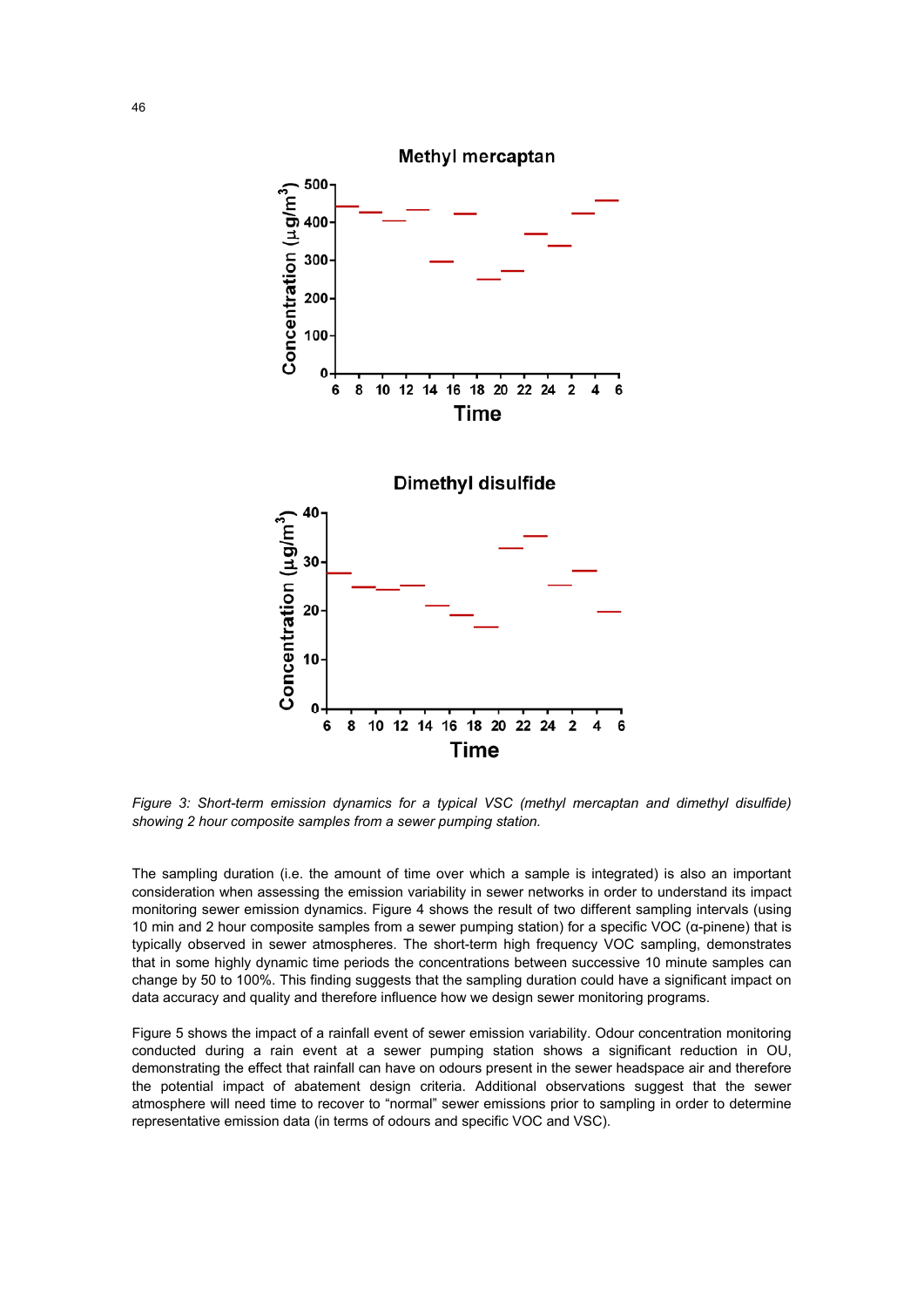

*Figure 4: Short-term emission dynamics for a typical VOC (α-pinene) showing 2 hour and 10 min composite samples from a sewer pumping station.* 



*Figure 5: Impact of rainfall on emission dynamics for odour concentration (OU) showing 2-hour composite samples from a sewer pumping station.*